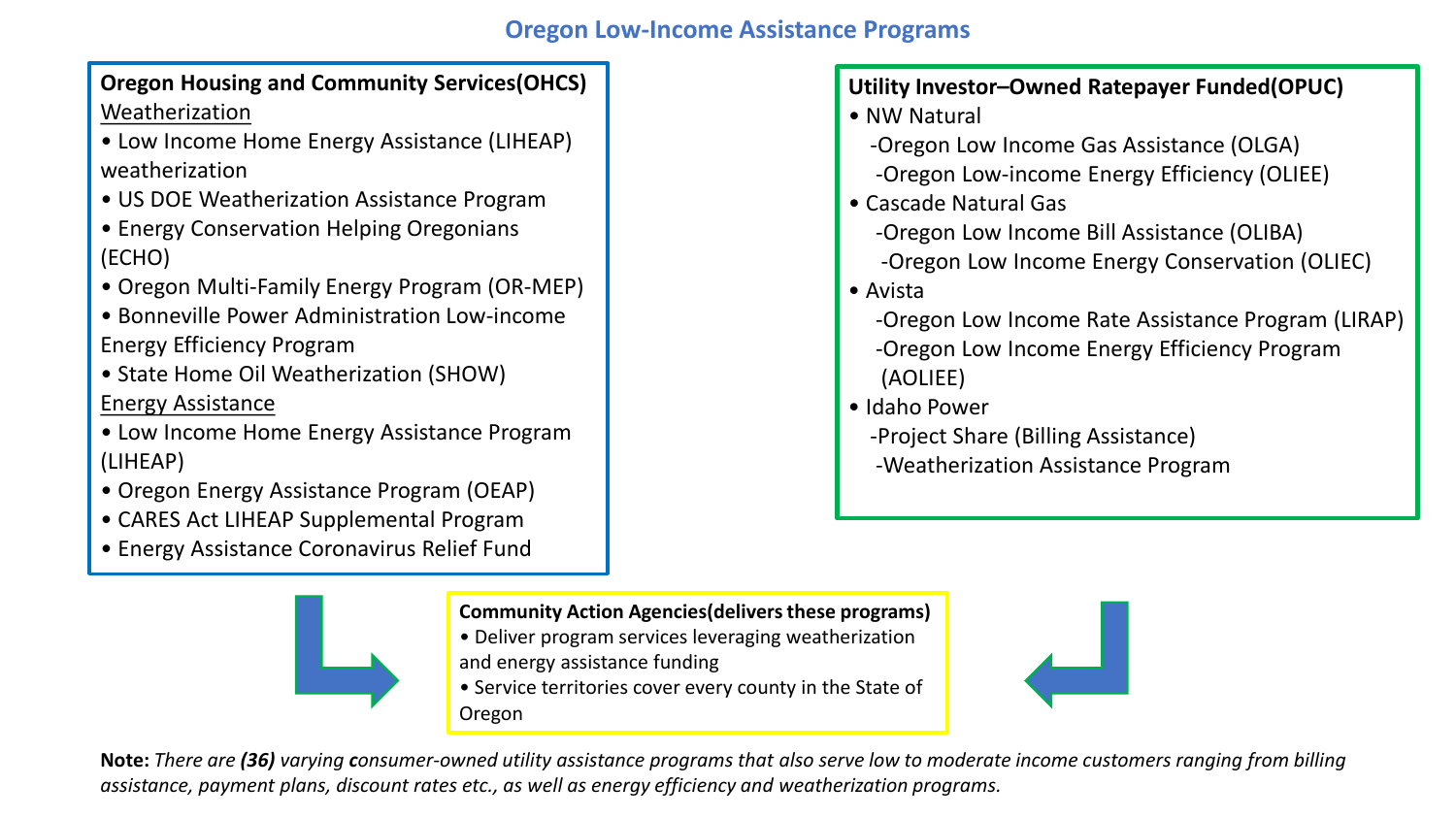## OHCS Energy Programs

The Energy Services programs are designed to support housing stabilization for low-income Oregonians by providing energy bill payment assistance and weatherization services to effectively reduce energy costs and improve health.

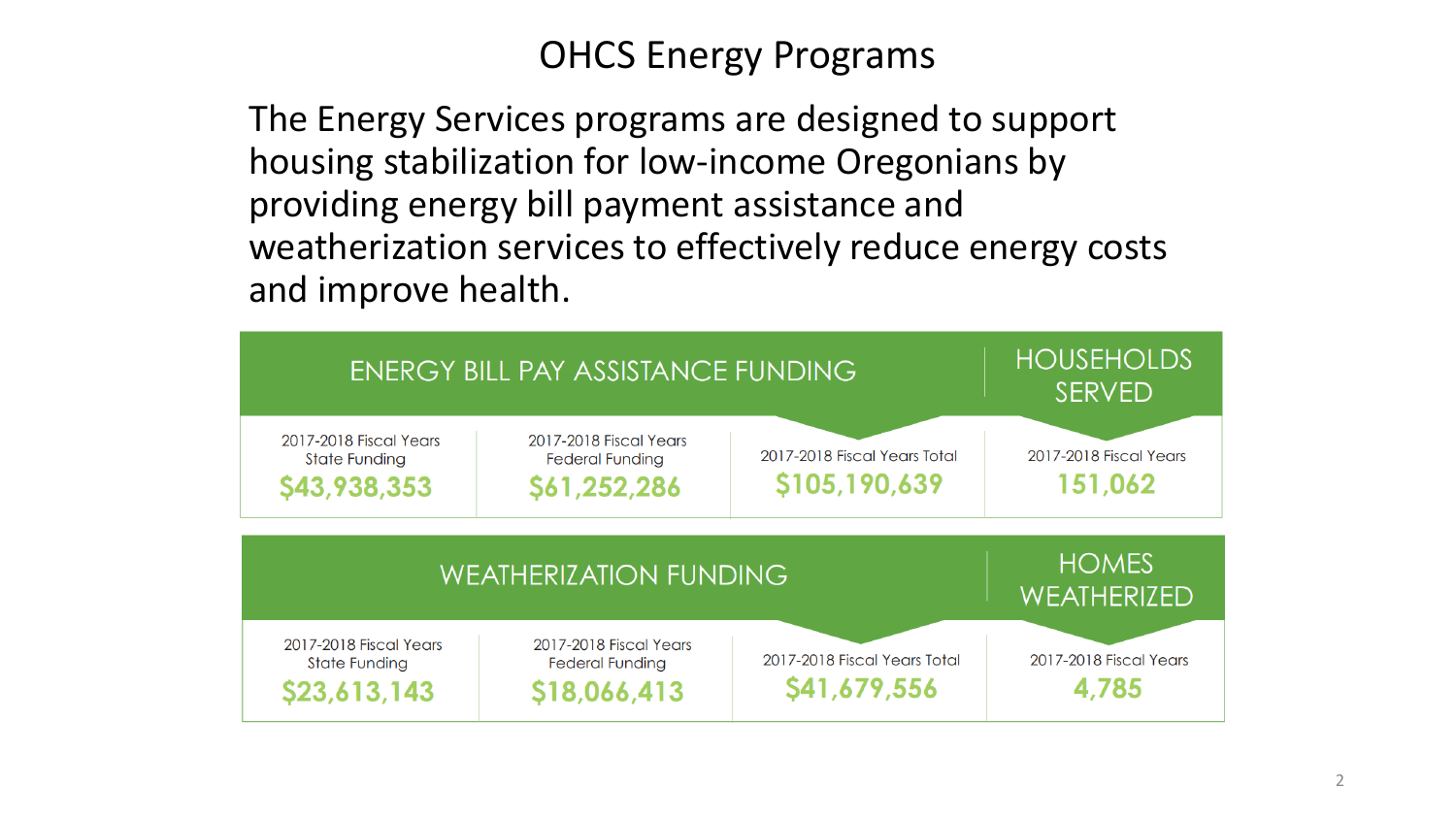## COVID Federal Resources

The [Coronavirus Aid, Relief, and Economic Security \(CARES\)](https://www.oregon.gov/ohcs/DO/docs/COVID-19/CARES-Act-Cheat-Sheet-05132020.pdf)  Act was passed by Congress in March.

CARES Act resources mean an additional **\$9.5 million statewide for the Low-Income Home Energy Assistance Program (LIHEAP).**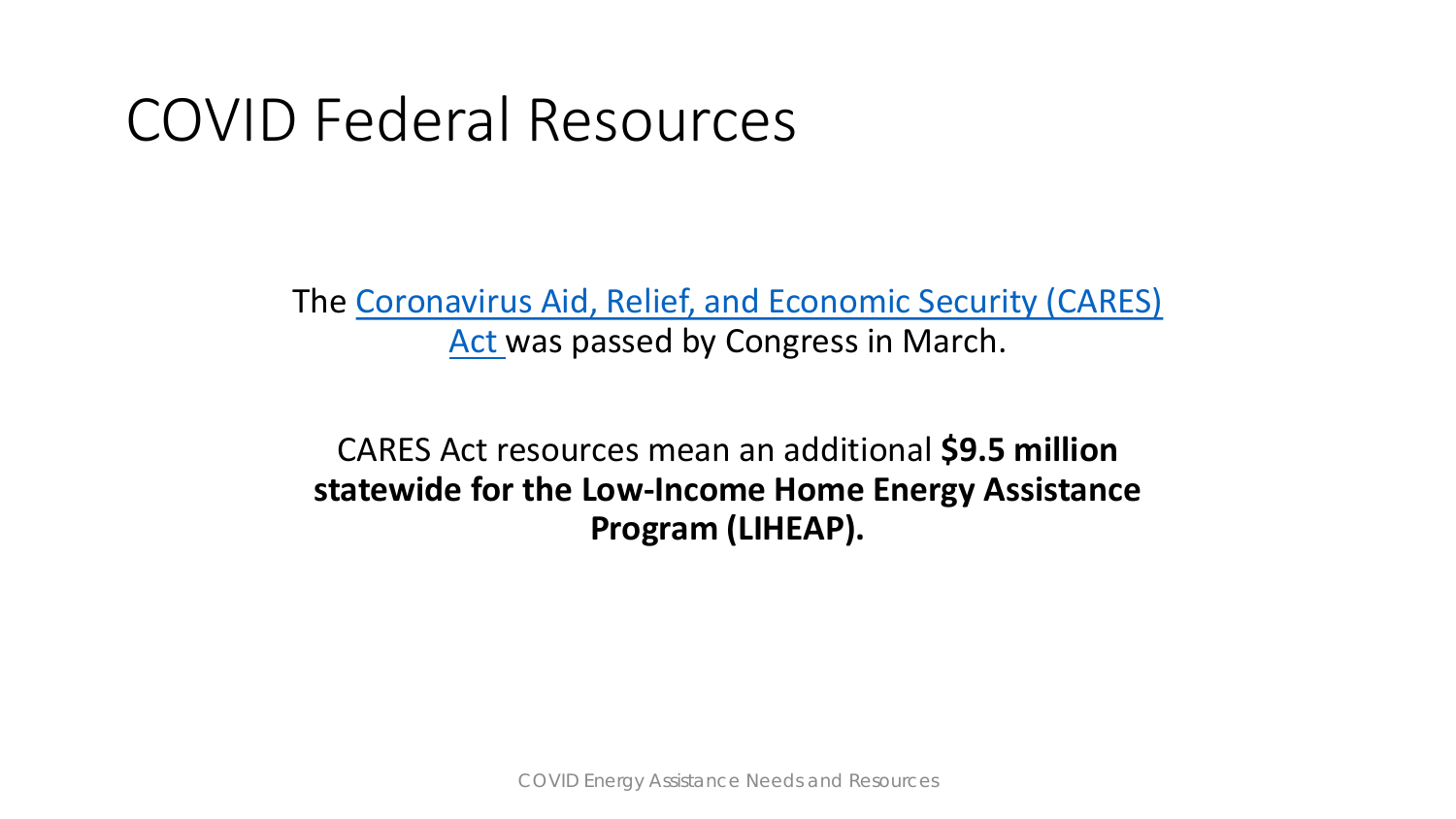# Energy Assistance Stability Coronavirus Relief (EASCR) program

- This assistance shall only be utilized when a client presents with a COVID19 related impact. Examples include but are not limited to; loss of employment, reduction/loss of income, etc.
- Income eligibility thresholds will be defined as at or below 80%(AMI) of area median income.
- Benefit levels will have a floor of \$500 and a ceiling of \$1500.
- \$15 million was re-directed for this effort.
- Funds allocated by the state LIHEAP formula to qualified federal LIHEAP CAA's providers.
- "Express enrollment" established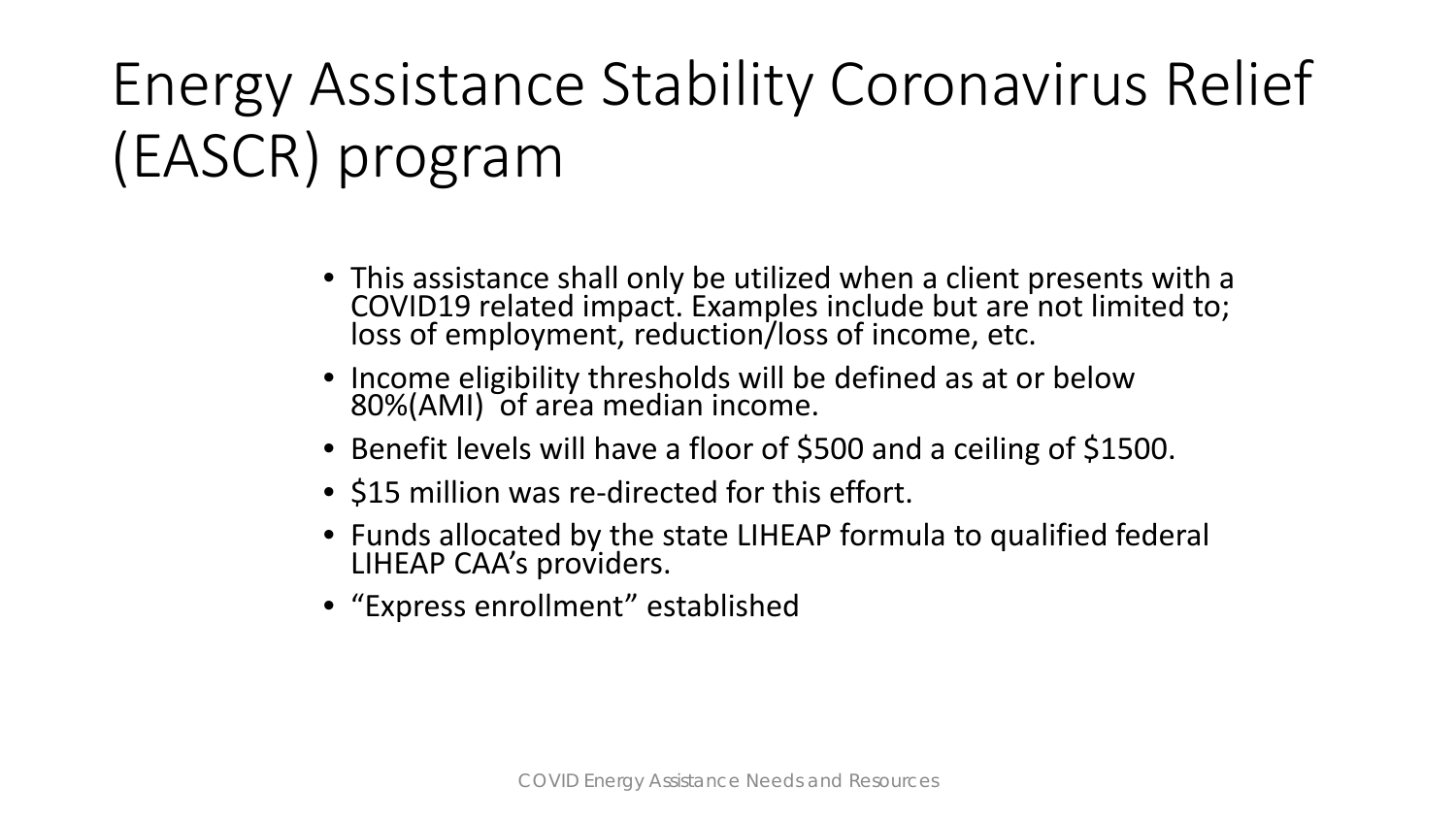# Energy Assistance Stability Coronavirus Relief (EASCR) program

"Express enrollment" established:

- Low Income Home Energy Assistance Program (LIHEAP)\*
- Oregon Energy Assistance Program (OEAP)\*
- Women, Infants and Children (WIC)
- Supplemental Security Income (SSI)
- Supplemental Nutrition Assistance Program /SNAP (Food Stamps)
- Medicaid/Oregon Health Plan
- TANF or Tribal TANF
- Federal Low Income Weatherization Assistance Program (USDOE)

\**If a household has received LIHEAP or OEAP assistance in the current or PY 2018-2019 program year, the household will be automatically eligible*.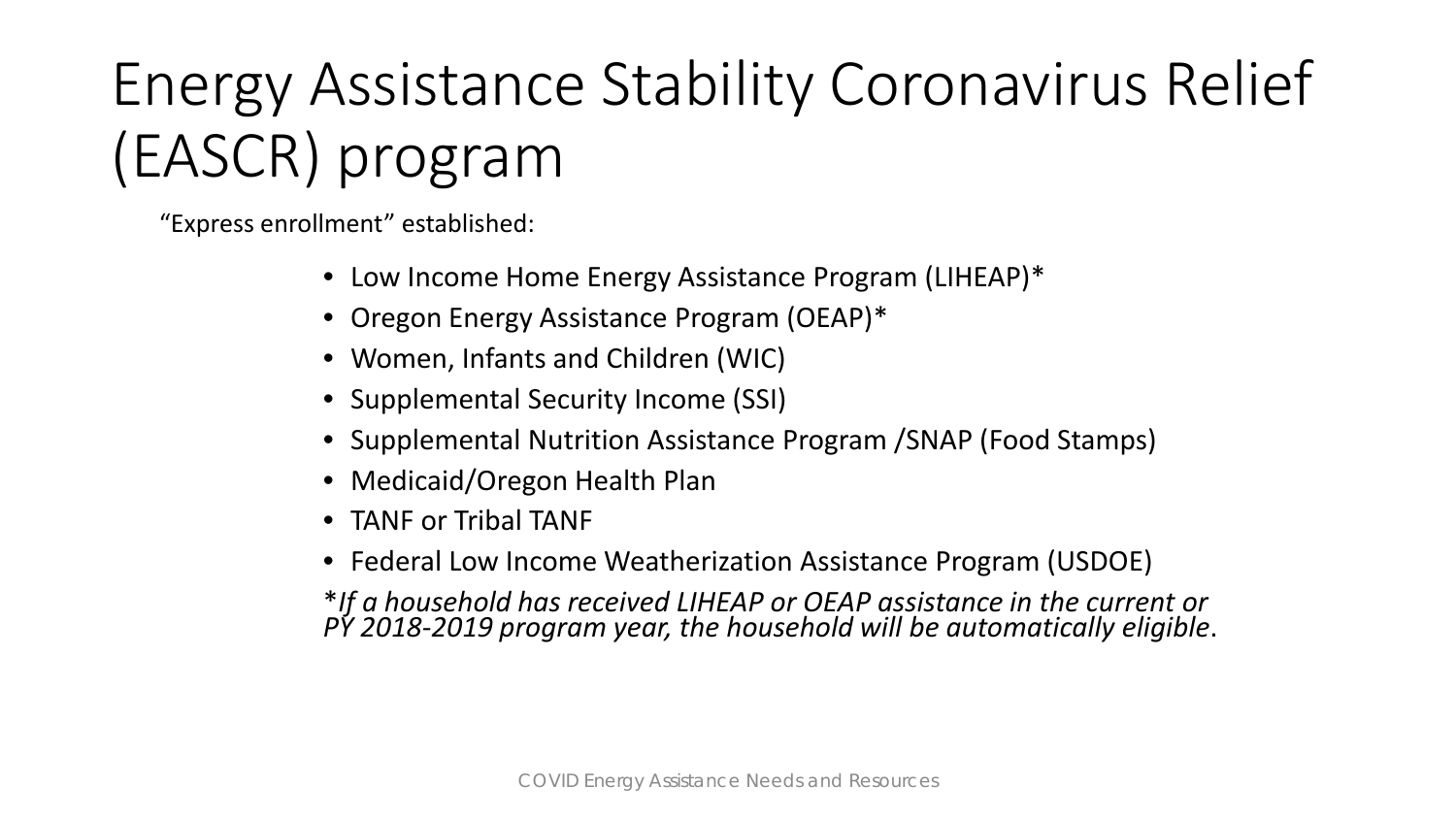# Energy Burden by Race in Oregon

Percent of energy burdened households of total within each race group (non-low income and low-income combined)

Native - 36% Pacific Islander - 34% Black - 32% Two of more races - 24% Other race - 23% White - 20% Asian - 13%

(Example: Among total Native American households in the state, 36% are energy burdened.)

\*\* -- energy burden is defined as 6% and above of household income spent of energy bills

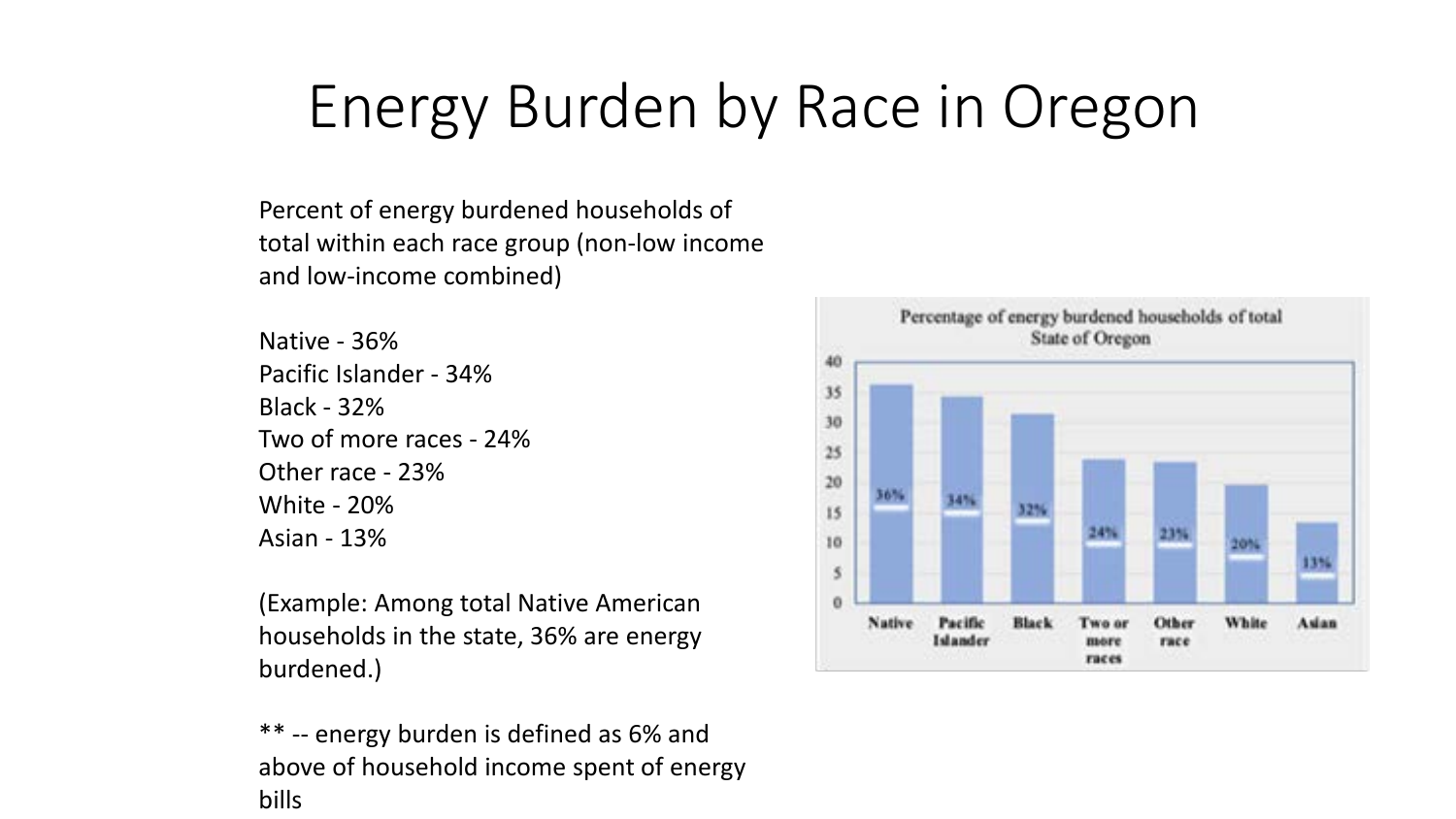## [OHCS Energy Burden Assessment](https://osugisci.maps.arcgis.com/apps/webappviewer/index.html?id=189e21ea4f694168ad519a18ef99ef60)